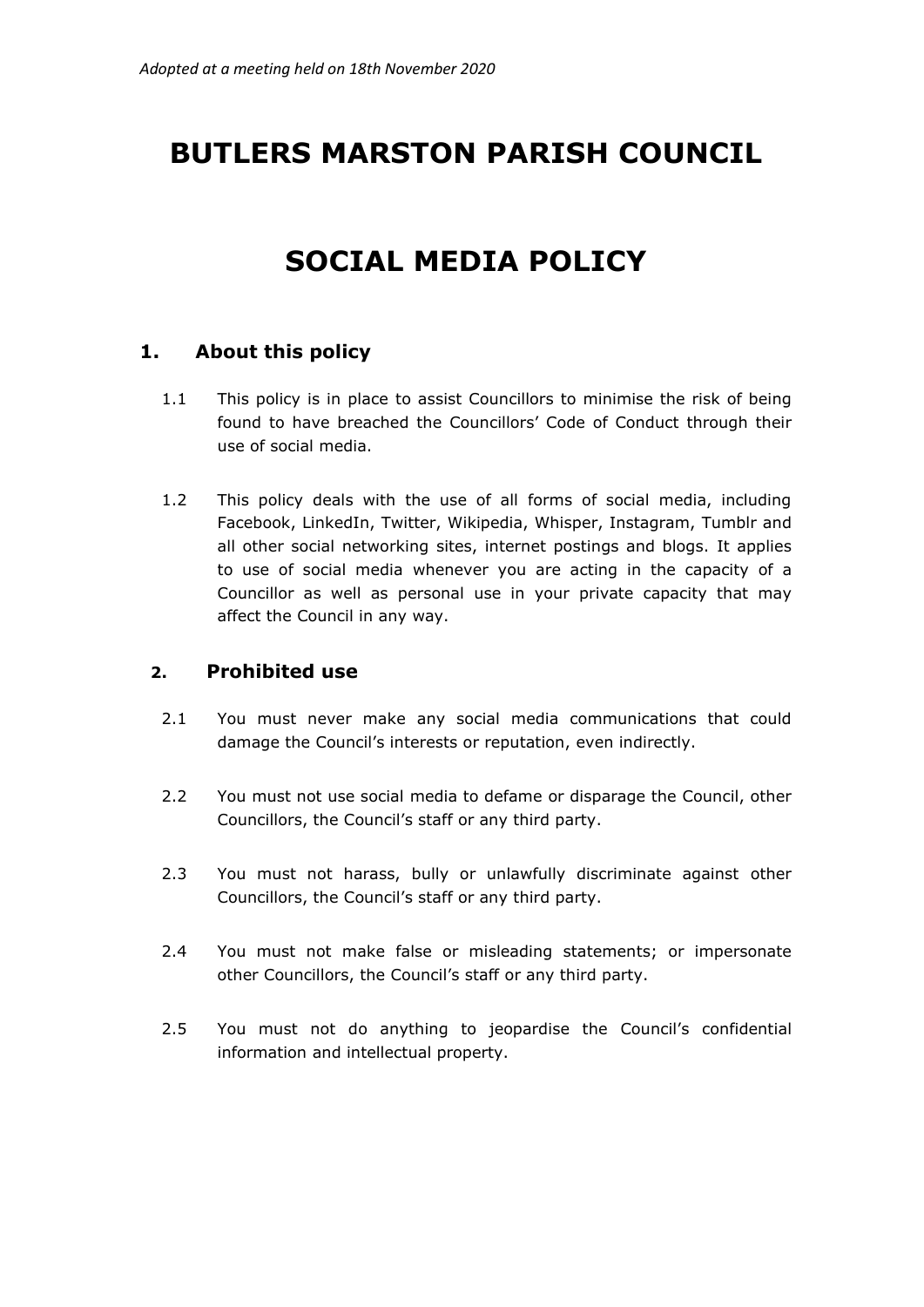#### **3. Guidelines for responsible use of social media**

- 3.1 You must make it clear in social media postings, or in your profile, whenever you are speaking on your own behalf in your capacity as an elected representative of the Council.
- 3.2 You must be respectful to others when making any statement on social media and be aware that you are personally responsible for all communications (including posting or sharing images and sharing other content online) which will be published on the internet for anyone to see.
- 3.3 You must ensure that your profile and any content you post is consistent with your capacity as an elected representative of the Council.
- 3.4 If you are uncertain or concerned about the appropriateness of any statement or posting, please refrain from posting it until you have discussed it with the Monitoring Officer.
- 3.5 If you see social media content that disparages or reflects poorly on the Council, other Councillors, the Council's staff or any third party, please contact the Monitoring Officer.

#### **4. Guidance when communicating on behalf of the Council**

- 4.1 When communicating on behalf of the Council, Councillors and the Clerk must be mindful of the information they discuss in both a personal and council capacity and keep the tone of any comments respectful and informative following these guidelines:
	- i. **Clear** all Council communication should be accessible, concise, informative and factual
	- ii. **Consistent** communication through all channels should be consistent with the Council's position as identified in minutes and policies
	- iii. **Relevant** based on fact, information, action or achievement and communicate in a useful and timely manner
	- iv. **Open** communication should seek to promote the Council's activities through open and transparent communications whilst encouraging enquiries and feedback because the Council exists to represent the interest of its residents.